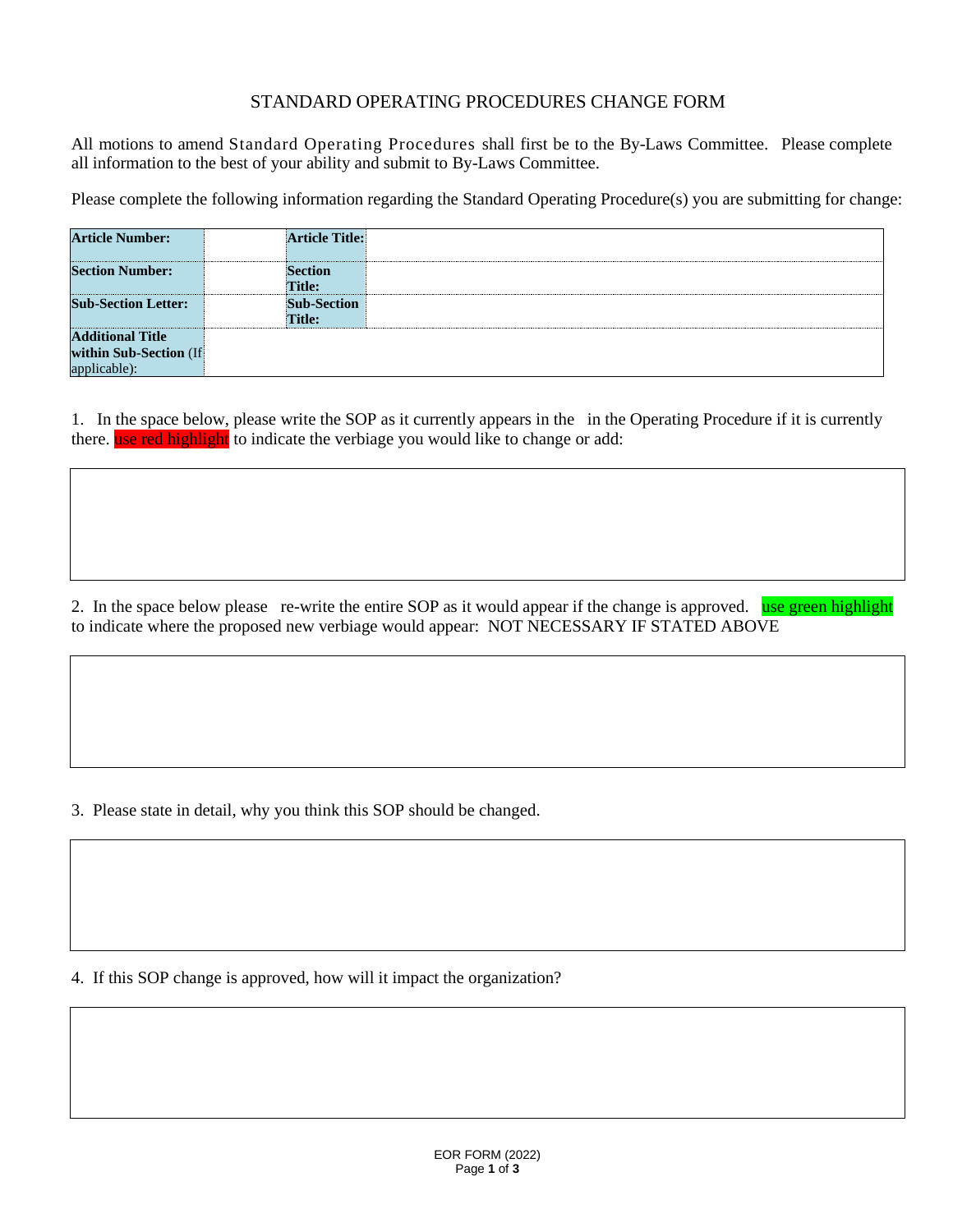5. If this change is approved, will it be necessary to design any new forms, revise any currently used forms, or additional paperwork to put this change into place? If so, have you attached a sample? Do you have any suggestions for the SOP Committee?

## 6. Other comments:

## **7. Change Request Author Information:**

| <b>Author:</b>                    | Phone #:               |  |
|-----------------------------------|------------------------|--|
| <b>Email Address:</b>             | NCCC#                  |  |
| <b>Co-Author</b> (If applicable): | NCCC#                  |  |
| <b>Region:</b>                    | <b>Date Submitted:</b> |  |

**Thank you for completing the above information.** Your request will be reviewed at the next By-laws Committee meeting. A confirmation will be sent to you by the By-Laws Committee upon receipt of your Change Request Form.

|  |  | <b>Bylaws Committee Review</b> |
|--|--|--------------------------------|
|  |  |                                |

| <b>Date Request</b>    |          | <b>Standard Operating Procedures</b> |
|------------------------|----------|--------------------------------------|
| <b>Received</b> for    |          | <b>Request Number issued:</b>        |
| <b>Review:</b>         |          |                                      |
|                        | Approved | If further action required, date     |
| <b>Date Request</b>    |          | <b>Change Request returned to</b>    |
| Reviewed by By-        | Rejected | Author:                              |
| <b>Laws Committee:</b> |          |                                      |
|                        |          | <b>Further Action Required</b>       |
| <b>Comments:</b>       |          |                                      |
|                        |          |                                      |
|                        |          |                                      |
|                        |          |                                      |
|                        |          |                                      |
|                        |          |                                      |
|                        |          |                                      |
|                        |          |                                      |